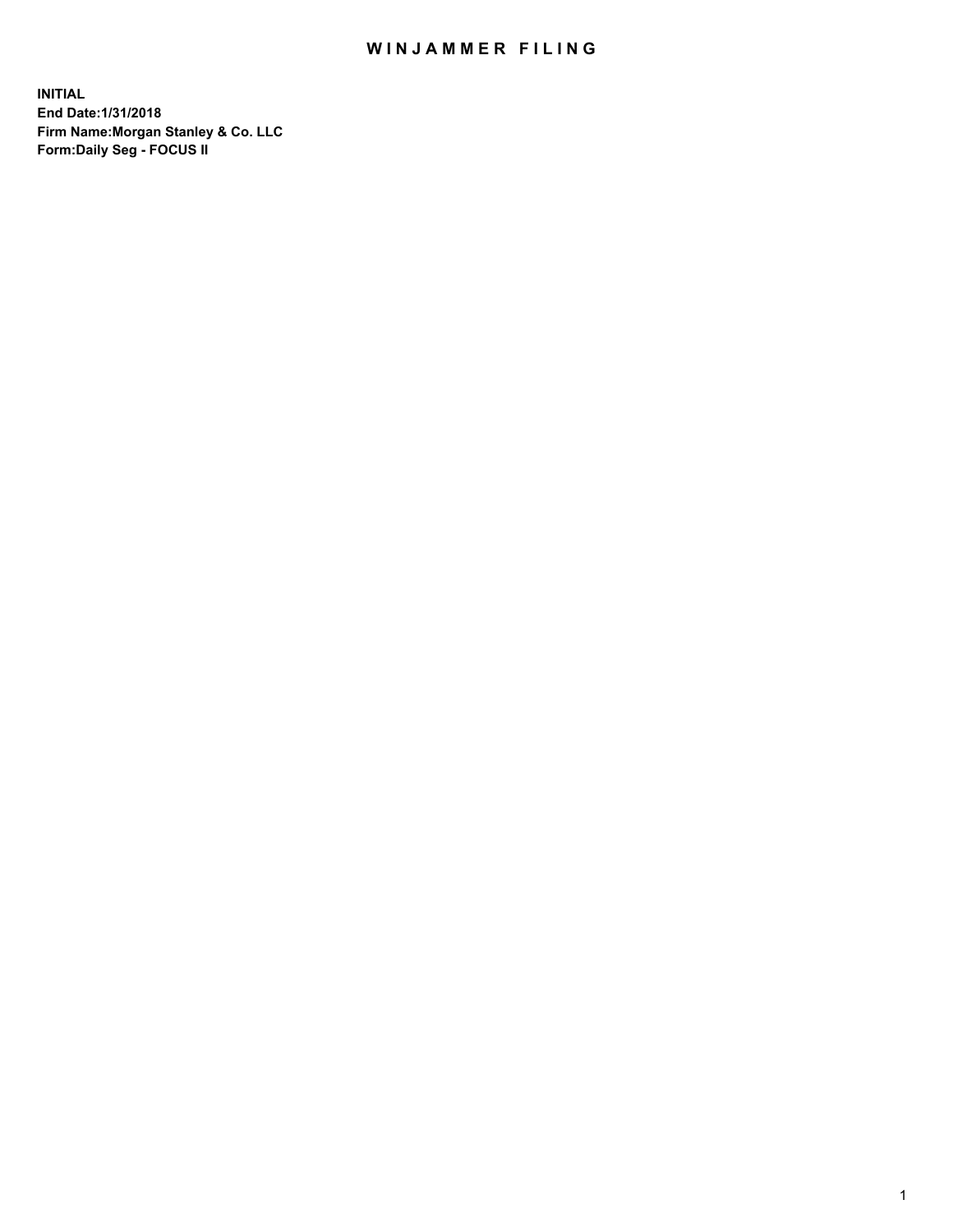### **INITIAL End Date:1/31/2018 Firm Name:Morgan Stanley & Co. LLC Form:Daily Seg - FOCUS II Daily Segregation - Cover Page**

| Name of Company                                                                   | Morgan Stanley & Co. LLC     |
|-----------------------------------------------------------------------------------|------------------------------|
| <b>Contact Name</b>                                                               | Ikram Shah                   |
| <b>Contact Phone Number</b>                                                       | 212-276-0963                 |
| <b>Contact Email Address</b>                                                      | lkram.shah@morganstanley.com |
| FCM's Customer Segregated Funds Residual Interest Target (choose one):            |                              |
| a. Minimum dollar amount: ; or                                                    | 285,000,000                  |
| b. Minimum percentage of customer segregated funds required:%; or                 |                              |
| c. Dollar amount range between: and; or                                           | 00                           |
| d. Percentage range of customer segregated funds required between: % and %.       | 0 <sub>0</sub>               |
| FCM's Customer Secured Amount Funds Residual Interest Target (choose one):        |                              |
| a. Minimum dollar amount: ; or                                                    | 140,000,000                  |
| b. Minimum percentage of customer secured funds required:%; or                    |                              |
| c. Dollar amount range between: and; or                                           | 00                           |
| d. Percentage range of customer secured funds required between: % and %.          | 0 <sub>0</sub>               |
| FCM's Cleared Swaps Customer Collateral Residual Interest Target (choose one):    |                              |
| a. Minimum dollar amount: ; or                                                    | 92,000,000                   |
| b. Minimum percentage of cleared swaps customer collateral required:% ; or        | <u>0</u>                     |
| c. Dollar amount range between: and; or                                           | <u>00</u>                    |
| d. Percentage range of cleared swaps customer collateral required between:% and%. | 00                           |
|                                                                                   |                              |

Attach supporting documents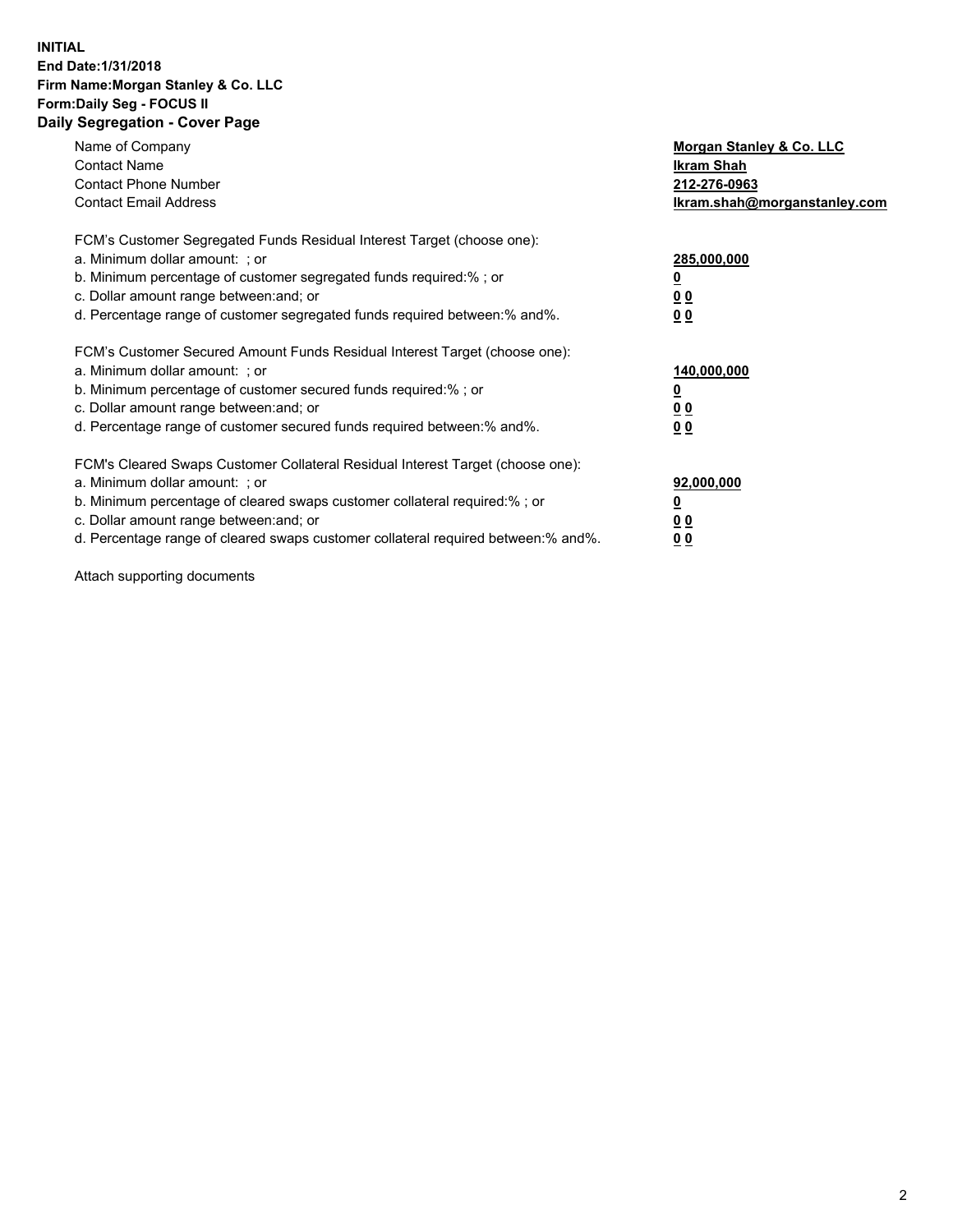## **INITIAL End Date:1/31/2018 Firm Name:Morgan Stanley & Co. LLC Form:Daily Seg - FOCUS II**

# **Daily Segregation - Secured Amounts**

|    | Daily Segregation - Secured Amounts                                                         |                                   |
|----|---------------------------------------------------------------------------------------------|-----------------------------------|
|    | Foreign Futures and Foreign Options Secured Amounts                                         |                                   |
|    | Amount required to be set aside pursuant to law, rule or regulation of a foreign            | $0$ [7305]                        |
|    | government or a rule of a self-regulatory organization authorized thereunder                |                                   |
| 1. | Net ledger balance - Foreign Futures and Foreign Option Trading - All Customers             |                                   |
|    | A. Cash                                                                                     | 3,044,525,556 [7315]              |
|    | B. Securities (at market)                                                                   | 1,737,091,322 [7317]              |
| 2. | Net unrealized profit (loss) in open futures contracts traded on a foreign board of trade   | 727,938,733 [7325]                |
| 3. | Exchange traded options                                                                     |                                   |
|    | a. Market value of open option contracts purchased on a foreign board of trade              | 19,749,001 [7335]                 |
|    | b. Market value of open contracts granted (sold) on a foreign board of trade                | -22,709,422 [7337]                |
| 4. | Net equity (deficit) (add lines 1. 2. and 3.)                                               | 5,506,595,190 [7345]              |
| 5. | Account liquidating to a deficit and account with a debit balances - gross amount           | 70,447,747 [7351]                 |
|    | Less: amount offset by customer owned securities                                            | -69,962,452 [7352] 485,295 [7354] |
| 6. | Amount required to be set aside as the secured amount - Net Liquidating Equity              | 5,507,080,485 [7355]              |
|    | Method (add lines 4 and 5)                                                                  |                                   |
| 7. | Greater of amount required to be set aside pursuant to foreign jurisdiction (above) or line | 5,507,080,485 [7360]              |
|    | 6.                                                                                          |                                   |
|    | FUNDS DEPOSITED IN SEPARATE REGULATION 30.7 ACCOUNTS                                        |                                   |
| 1. | Cash in banks                                                                               |                                   |
|    | A. Banks located in the United States                                                       | 349,510,290 [7500]                |
|    | B. Other banks qualified under Regulation 30.7                                              | 844,217,009 [7520] 1,193,727,299  |
|    |                                                                                             | [7530]                            |
| 2. | Securities                                                                                  |                                   |
|    | A. In safekeeping with banks located in the United States                                   | 364, 343, 627 [7540]              |
|    | B. In safekeeping with other banks qualified under Regulation 30.7                          | 0 [7560] 364,343,627 [7570]       |
| 3. | Equities with registered futures commission merchants                                       |                                   |
|    | A. Cash                                                                                     | 8,738,859 [7580]                  |
|    | <b>B.</b> Securities                                                                        | $0$ [7590]                        |
|    | C. Unrealized gain (loss) on open futures contracts                                         | -1,202,197 [7600]                 |
|    | D. Value of long option contracts                                                           | $0$ [7610]                        |
|    | E. Value of short option contracts                                                          | 0 [7615] 7,536,662 [7620]         |
| 4. | Amounts held by clearing organizations of foreign boards of trade                           |                                   |
|    | A. Cash                                                                                     | $0$ [7640]                        |
|    | <b>B.</b> Securities                                                                        | $0$ [7650]                        |
|    | C. Amount due to (from) clearing organization - daily variation                             | $0$ [7660]                        |
|    | D. Value of long option contracts                                                           | $0$ [7670]                        |
|    | E. Value of short option contracts                                                          | 0 [7675] 0 [7680]                 |
| 5. | Amounts held by members of foreign boards of trade                                          |                                   |
|    | A. Cash                                                                                     | 2,035,509,117 [7700]              |
|    | <b>B.</b> Securities                                                                        | 1,372,747,695 [7710]              |
|    | C. Unrealized gain (loss) on open futures contracts                                         | 729,140,930 [7720]                |
|    | D. Value of long option contracts                                                           | 19,749,001 [7730]                 |
|    | E. Value of short option contracts                                                          | -22,709,422 [7735] 4,134,437,321  |
|    |                                                                                             | [7740]                            |
| 6. | Amounts with other depositories designated by a foreign board of trade                      | $0$ [7760]                        |
| 7. | Segregated funds on hand                                                                    | $0$ [7765]                        |
| 8. | Total funds in separate section 30.7 accounts                                               | 5,700,044,909 [7770]              |
| 9. | Excess (deficiency) Set Aside for Secured Amount (subtract line 7 Secured Statement         | 192,964,424 [7380]                |
|    | Page 1 from Line 8)                                                                         |                                   |

- 10. Management Target Amount for Excess funds in separate section 30.7 accounts **140,000,000** [7780]
- 11. Excess (deficiency) funds in separate 30.7 accounts over (under) Management Target **52,964,424** [7785]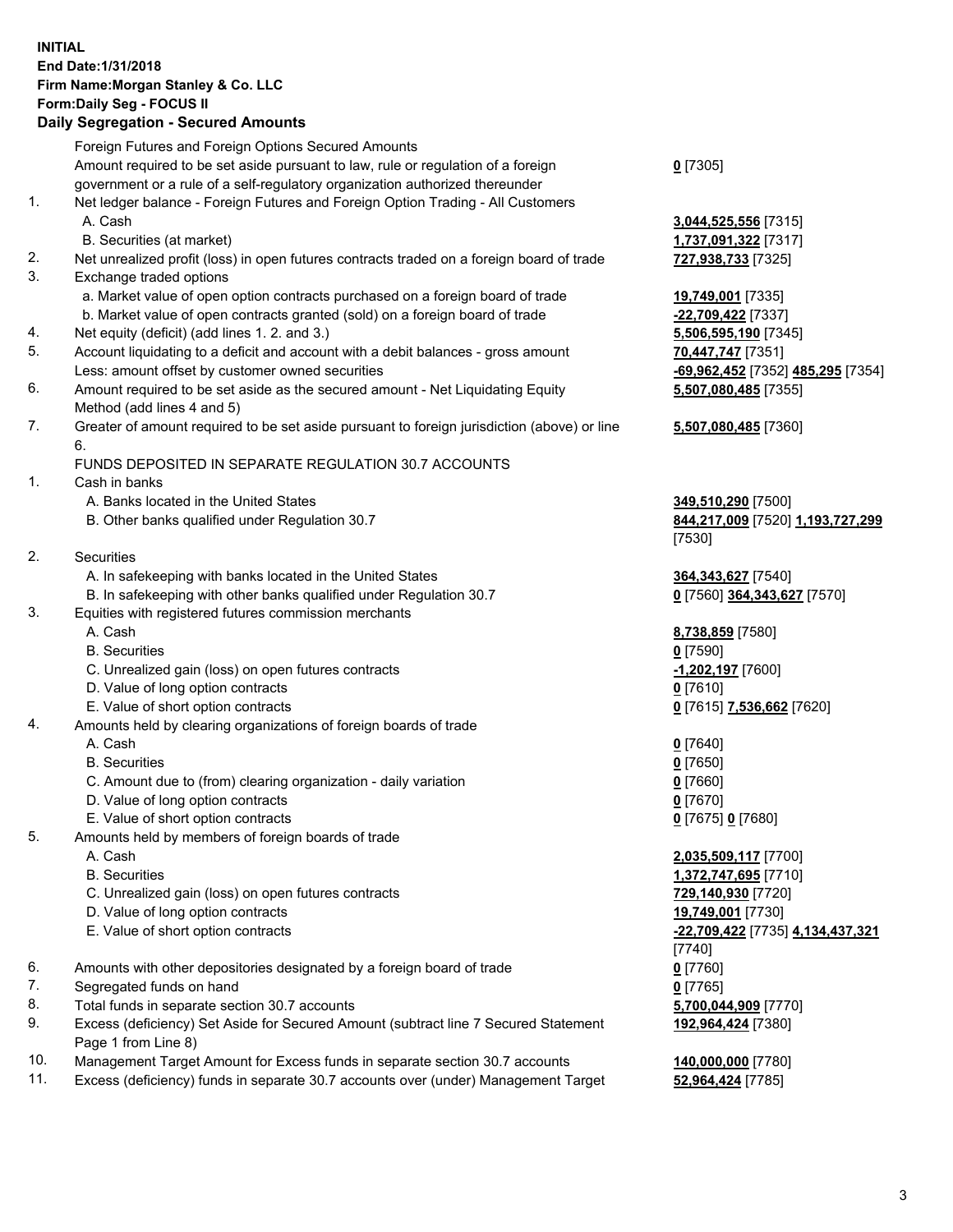## **INITIAL End Date:1/31/2018 Firm Name:Morgan Stanley & Co. LLC Form:Daily Seg - FOCUS II**

## **Daily Segregation - Segregation Statement**

SEGREGATION REQUIREMENTS(Section 4d(2) of the CEAct) 1. Net ledger balance A. Cash **7,857,405,893** [7010] B. Securities (at market) **5,165,632,681** [7020] 2. Net unrealized profit (loss) in open futures contracts traded on a contract market **1,903,937,584** [7030] 3. Exchange traded options A. Add market value of open option contracts purchased on a contract market **420,380,856** [7032] B. Deduct market value of open option contracts granted (sold) on a contract market **-623,728,955** [7033] 4. Net equity (deficit) (add lines 1, 2 and 3) **14,723,628,059** [7040] 5. Accounts liquidating to a deficit and accounts with debit balances - gross amount **432,222,072** [7045] Less: amount offset by customer securities **-337,184,631** [7047] **95,037,441** [7050] 6. Amount required to be segregated (add lines 4 and 5) **14,818,665,500** [7060] FUNDS IN SEGREGATED ACCOUNTS 7. Deposited in segregated funds bank accounts A. Cash **4,343,056,411** [7070] B. Securities representing investments of customers' funds (at market) **0** [7080] C. Securities held for particular customers or option customers in lieu of cash (at market) **1,026,788,082** [7090] 8. Margins on deposit with derivatives clearing organizations of contract markets A. Cash **5,717,176,637** [7100] B. Securities representing investments of customers' funds (at market) **0** [7110] C. Securities held for particular customers or option customers in lieu of cash (at market) **4,138,844,599** [7120] 9. Net settlement from (to) derivatives clearing organizations of contract markets **125,313,821** [7130] 10. Exchange traded options A. Value of open long option contracts **420,380,856** [7132] B. Value of open short option contracts **-623,728,955** [7133] 11. Net equities with other FCMs A. Net liquidating equity **3,482,455** [7140] B. Securities representing investments of customers' funds (at market) **0** [7160] C. Securities held for particular customers or option customers in lieu of cash (at market) **0** [7170] 12. Segregated funds on hand **0** [7150] 13. Total amount in segregation (add lines 7 through 12) **15,151,313,906** [7180] 14. Excess (deficiency) funds in segregation (subtract line 6 from line 13) **332,648,406** [7190] 15. Management Target Amount for Excess funds in segregation **285,000,000** [7194]

16. Excess (deficiency) funds in segregation over (under) Management Target Amount Excess

**47,648,406** [7198]